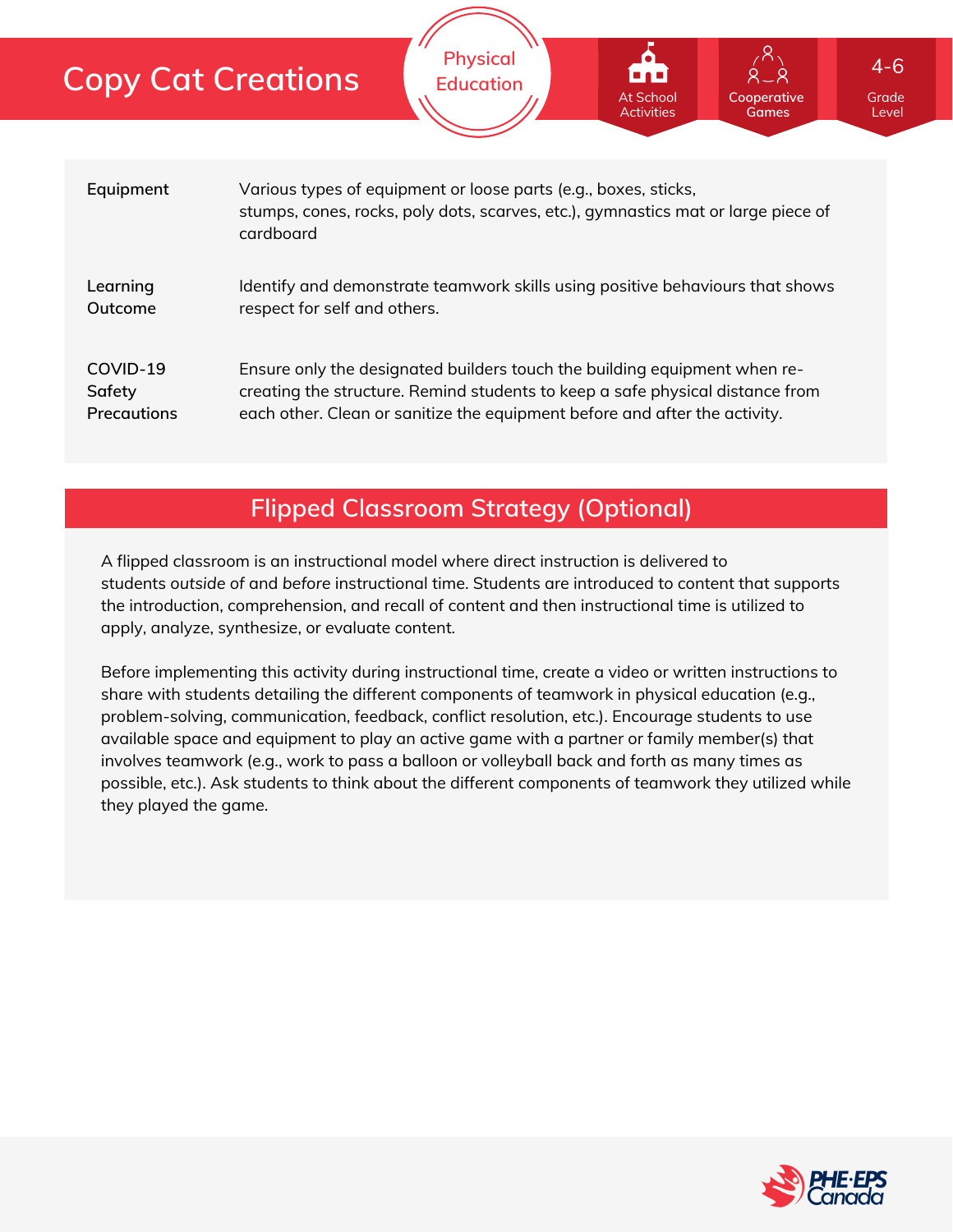

**Physical Education**

In the centre of the field or playing area, use 6 pieces of equipment or loose parts to create a structure by stacking the equipment or laying it out in a design. Use a gymnastics mat or large piece of cardboard to hide the design from the students.

Divide students into groups of 4 and have groups stand apart from each other around the field or playing area and in front of a pile of equipment. Each equipment pile should have the same pieces of equipment that were used to create the structure. Review different components of teamwork (e.g., problem-solving, communication, feedback, conflict resolution, etc.) with students and discuss what it means to be a good teammate If utilizing a flipped classroom strategy, remind students to apply what they learned or reviewed about teamwork in advance of the activity.

One person in each group acts as the runner and the other group members are the builders. Each builder is assigned to two pieces of equipment that they are allowed to touch. On a start signal, the runner moves to behind the gymnasium mat or cardboard where the structure has been built and works to memorize the sample structure. The runner then returns to their group and verbally describes what they saw. The builders work to re-create the design working together to place their pieces of equipment in the appropriate design. Once the group is confident in their design, they can call for the teacher to inspect it. The teacher will either approve it, or they will encourage the runner to take another look at the structure and share the adjustments with their group. The runner can move back and forth as many times as needed in order to communicate the design to their group members. Once groups have completed the design, create structure using the same equipment and challenge groups to use the same process to create the new structure. If possible, switch the role of the runner and be sure to sanitize equipment appropriately. Increase the challenge level by having runners use other forms of movement when going back and forth (e.g., crab walk, galloping, skipping, jumping, etc.) or by using only non-verbal cues with the builders.



Grade Level

**Cooperative Games**

At School Activities

4-6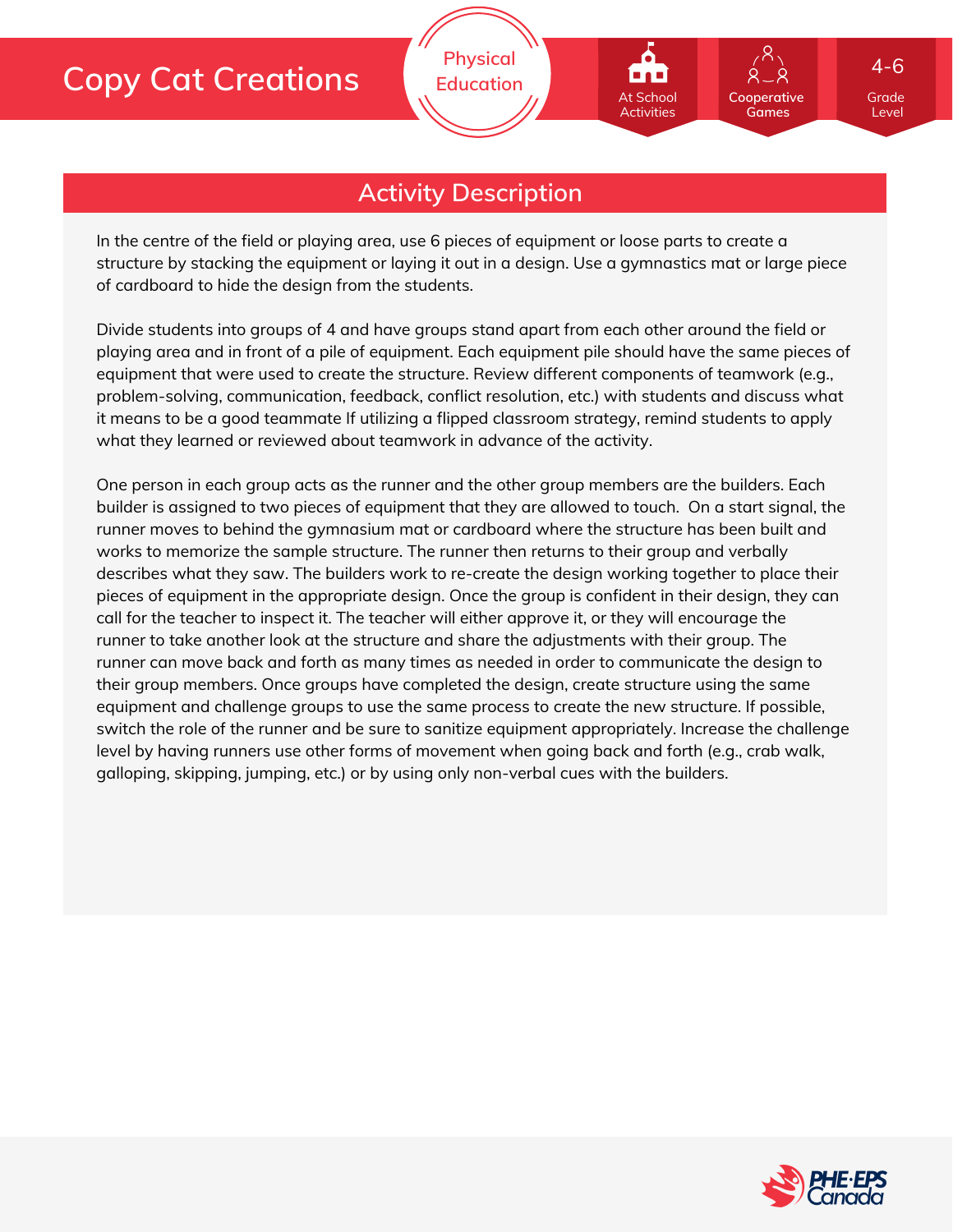## **Copy Cat Creations**

**Physical Education**



**Cooperative Games**

Grade 4-6

Level

# **Physical Education**



## **MOVE**

**Develop psychomotor skills, tactics, and strategies that facilitate a variety of physical activities across diverse environments.**



#### **THINK**

**Develop cognitive skills and strategies for a variety of movement contexts that facilitate critical thinking, decision making, and problem solving.**

**Develop affective skills and strategies that facilitate healthy and safe relationships with themselves, with**



#### **others, and with their environment. ACT**

**FEEL**

**Practice behaviour skills and strategies that facilitate movement competence and confidence.**



## **Competencies Reflection Questions**

Reflection is important to support learning during physical education. Consider asking students the reflection questions below and discuss the answers together.

- *What did you and your group members have to do to work cooperatively to design the structure?*
- *What was the hardest part about being a runner? A builder?*



## **Inclusion Considerations**

Modifications can be made to a variety of activity components to ensure inclusion. As you plan activities, consider how everyone can be involved and how to modify or adapt the activities to ensure the full inclusion of all. The STEP framework provides modifications to the following activity components space, task, equipment, and people.

| Space                                                             | Task                                                             | Equipment                                                                                                        | People                                                     |
|-------------------------------------------------------------------|------------------------------------------------------------------|------------------------------------------------------------------------------------------------------------------|------------------------------------------------------------|
| Complete the activity in<br>a space with minimal<br>distractions. | Allow more than one<br>student to be a<br>runner for each group. | Students follow a<br>tactical line (e.g., rope<br>or string taped to the<br>ground) when they are<br>the runner. | Increase or reduce the<br>number of students<br>per group. |